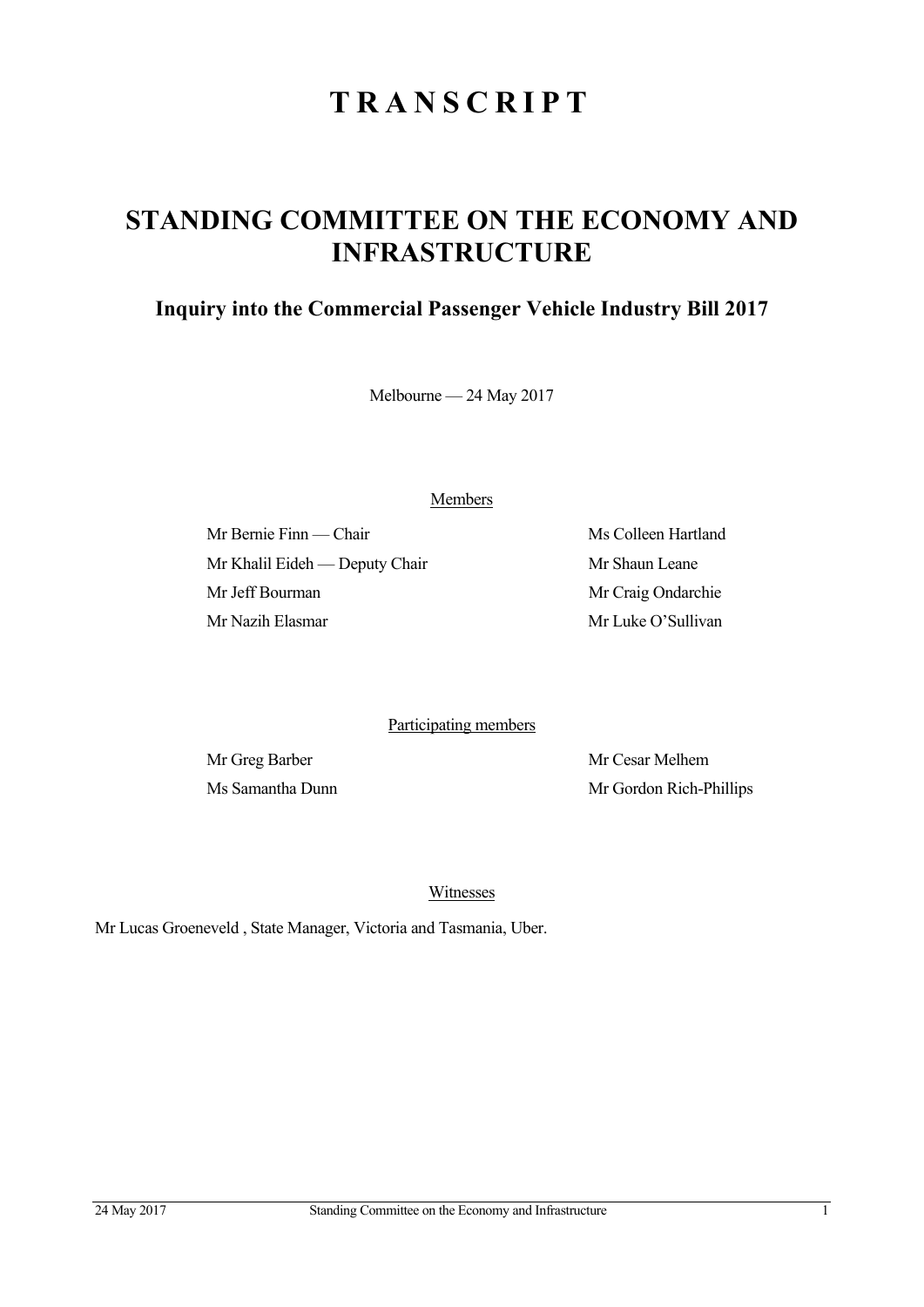**The CHAIR —** All right we'll open this public hearing of the Economy and Infrastructure Committee. And I welcome to the hearing Mr Lucas Groeneveld from Uber and introduce the members of the Committee who are here tonight, Mr Nazir Elasmar, Mr Jeff Bourman, Mr Luke O'Sullivan, myself Bernie Finn and Sam Dunn and Sean Leane who is also here. All evidence at this hearing is protected by parliamentary privilege, therefore you are protected against action for what you may here tonight but if you go outside and repeat the same things, those comments may not be protected by this privilege and nastiness may follow.

So I would ask you to perhaps start, or give us an opening statement of about five to ten minutes and then we'll open up to questions, but can I also ask at the beginning if you could give your name, your company, position and your suburb for the record.

 **Mr GROENEVELD —** So thank you for inviting me to present to the committee this evening. I appreciate the opportunity to address you. My name is Lucas Groeneveld and I'm the state manager for Uber here in Victoria. In my opening statement I'll speak about the role of ridesharing and why it's good for Victoria, the feedback we've heard from more than 80,000 of our riders, and the potential impact of the levy on competition and innovation in the industry. Now apologies Mr Finn, in terms of the suburb, would you like me to say that now?

The CHAIR — Yes that would be good, yes.

**Mr GROENEVELD —** Apologies, so Lucas Groeneveld from Southbank, Victoria.

The CHAIR — Thank you.

**Mr GROENEVELD —** So as state manager for Victoria I have the good fortune of leading a local team of almost 100. All of us are passionate about getting people from A to B in a safe, reliable and affordable way, and providing every day Victorians with the opportunity to earn extra money using their own car. It's why we've been encouraged by the efforts of the Victorian Parliament to modernise the regulatory framework of the commercial passenger vehicles. Smartphone technology has changed the way people move around their cities.

Ridesharing has benefited hundreds of thousands of Victorians. For riders it means safe, reliable and affordable ride from A to B is available at the push of a button. It means great customer service, friendly drivers, clean cars and even most of the time, water and mints. And it means more services for those who rely on affordable point to point transport, to get home safely or as an everyday necessity. For drivers it means flexible income at the push of a button. Drivers have full control over when and for how long they drive. They are able to log in and out of the app whenever they choose and there is no minimum time a driver needs to be on the platform. This flexibility ensures ridesharing drivers can be driving around their personal commitments.

Mums drive for a couple of hours in between school drop-offs. Many teachers drive in the school holidays and some try to save for a holiday or a wedding and others use it as a way to help them out of unemployment or under-employment. All together there are some 18,000 Victorian who use the Uber app to earn money. And they play an important role in helping more than 850,000 riders get around Victoria. Since these reforms were first announced, we've heard from almost 100,000 of our Victorian riders.

Riders who struggle to understand why they're being asked to pay a levy that is double that of any other State or Territory in the country. Riders who are concerned about the impact this levy will have on already stretched travel budgets. Riders who depend on reliable and affordable short trips. These are shift workers in the hospitality industry who just want to get a safe ride home instead of walking in the dark. Victorians with accessibility needs, who use uberASSIST to get to or from medical appointments and younger people from suburban areas of Melbourne who catch our trains and then safely connect the last mile home with an Uber.

Many of these trips come in under \$10. A \$2 tax represents a significant increase and will have a real impact on the way Victorians use our services and use point to point transport. Frontier Economics has estimated that a \$2 levy would result in an economic deadweight loss of around 20c in the dollar caused by higher prices and increased weight time due to lower reliability. Of course this hit to the hip pocket comes in addition to the significant administrative costs that collecting a levy will incur. Cost that will see a significant portion collected, go to waste.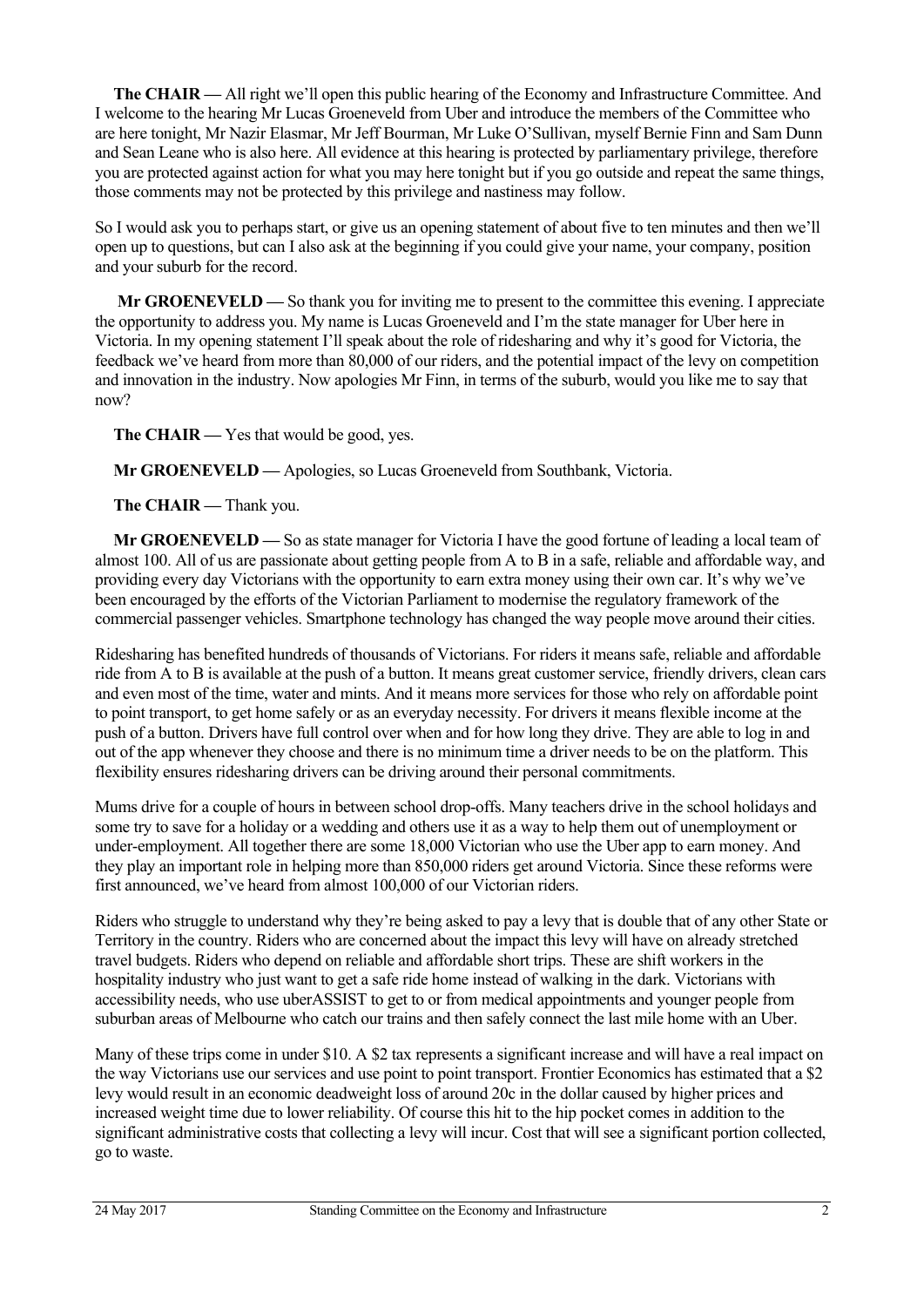These reforms are intended to set up Victoria's point to point transport system for the long term. It's about realising the benefits of competition and new technology, deliver better services, new earning opportunities and more affordable and reliable transport for Victoria.

And while I understand that there are many Victorians eagerly awaiting these reforms, it is important that we get them right. The intent of this levy has long been debated and ultimately the issue of industry compensation is one for the government and indeed this parliament to determine. However we know this challenge is not unique to Victoria. We have seen the rest of the country implement reform without imposing such a significant cost on the travelling public. This levy in its current form will undermine the benefits of reform increasing fares and creating barriers to entry for new players. It will also delay further service improvements and innovation. We know Victoria is keen to embrace the Smart Cities agenda and we want to support that.

The future of ridesharing is about using technology to get more people into fewer cars for the benefit of riders, drivers and of course, cities. Private vehicles sit, on average, on the side of the road, around 95 per cent of the time and in the short time that they are actually being used, they carry on average just one passenger being the driver themselves. By embracing the technology in our pockets and making a better use of the cars and roads we already have we can change that. Already we see thousands of people using Uber across Victoria to connect to and from public transport and drivers picking up people on their commute to work. Across Melbourne nearly two thirds of all Uber trips today start and end in areas with limited or no public transport access.

In the near future ridesharing technology will bring sophisticated car-pooling networks here to Melbourne. Matching multiple riders in the same vehicle along the same route. Today Uber offers car-pooling options through a product called uberPOOL which we operate in 30 cities around the world. In mature markets such as San Francisco it makes up 40 per cent of all of the trips that we make. This technology and tighter integration with public transport has the potential to change the face of our cities. It will help reduce congestion on our roads, pollution in our air and importantly our reliance on private cars. This is a future we want to help create in Victoria and we're optimistic we can get there with the right policy settings.

It's why we recruited a talented local operations team and very recently invested millions of dollars in our brand new partner support centre here in Port Melbourne. To sum up, we welcome the spirit of this bill and it's intention to open up competition and a lot greater choice for consumers. But the levy in its current form will undermine the benefits of this reform. We urge the parliament to carefully consider alternative models and in doing so look to those already adopted in other States. On that note I will conclude and I'm more than happy to take any questions you may have.

**The CHAIR —** Thank you very much indeed and I might kick off those questions by asking you to expand a little bit on,

I think you referred to it as uberASSIST because there has been some considerable concern expressed by a number of witnesses to this enquiry about what will happen to people with disabilities if the number of disability accessible cabs goes off the roads?

**Mr GROENEVELD** — Yes, certainly. So Uber is committed to providing safe, reliable and affordable transportation to all Victorians including those with, obviously, accessibility needs. We have run a service here in Victoria called uberASSIST for the last couple of years now. This is a service where our top rated driver partners are given additional training in information on how to serve those members of the community with accessibility needs. We also make sure that these operators, or these driver partners rather, have vehicles that are adequate to provide services to those people with mobility needs up to and including multiple wheelchairs. We have heard a lot of great feedback from both riders and drivers alike about the use of the service and how it's empowered many people to get out and take trips that they may otherwise not have felt comfortable in doing so.

But also by example, I was in Greenlight, sorry the partner support centre in Port Melbourne a few weeks talking to one of the drivers who provides these services, and they were reflecting on I guess just how much you know they drive both the standard UberX product as well as the uberASSIST product but when they take these uberASSIST trips, it makes them feel good about what they're doing. They're taking, whether it be an elderly person who may not, who's just learnt how to use the app from their grandchild, through to someone who is potentially mobility impaired, it's a really nice experience that our drivers enjoy delivering.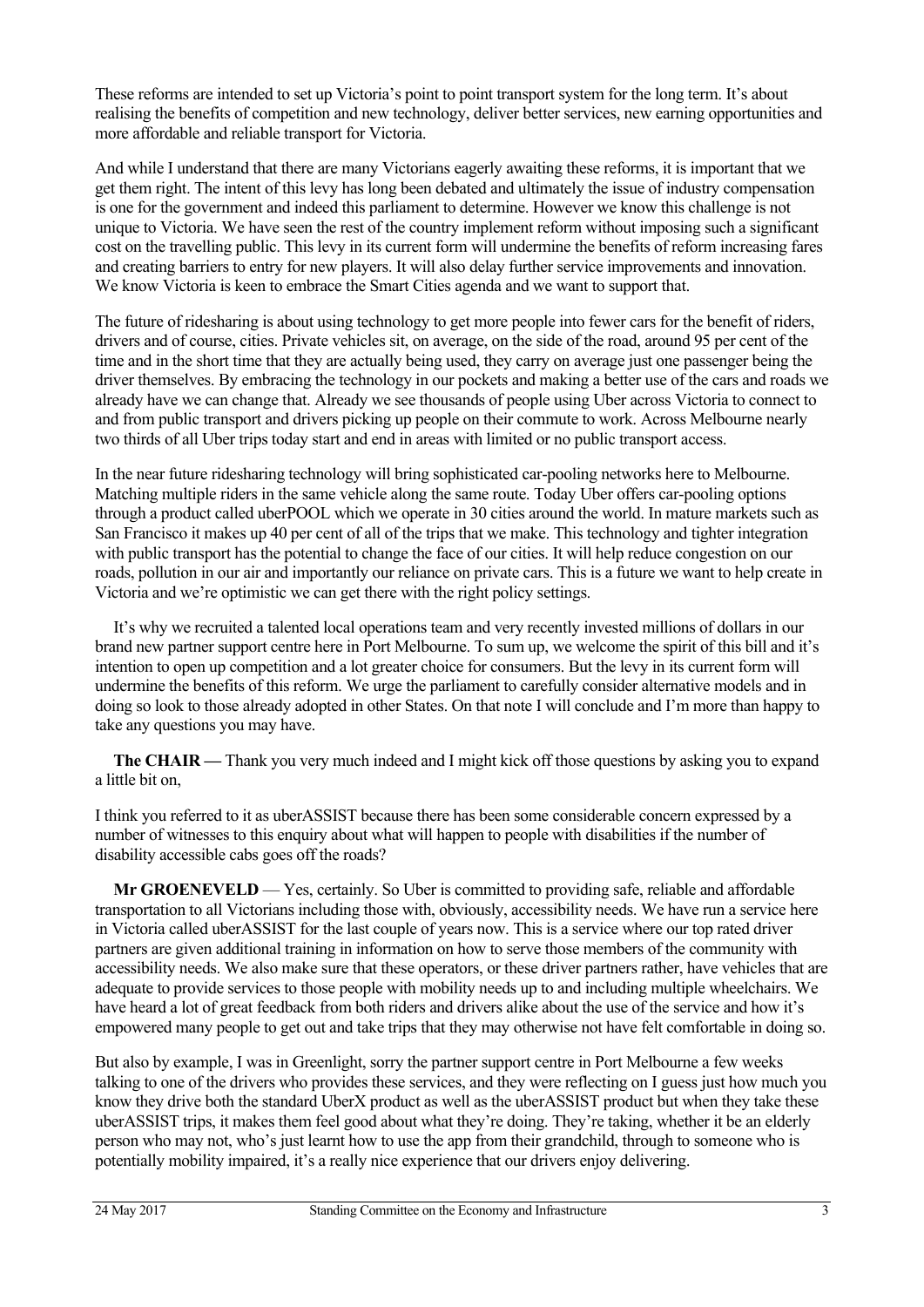Beyond that, and particularly around concerns of a fixed or larger wheelchair or mobility device, we recently ran a pilot in Newcastle in New South Wales for a service called uberWAV. So this uberWAV is a wheel chair assisted vehicle, and these are vehicles that can obviously operate similar to — —

#### *Bells ringing.*

**The CHAIR** — We might just pause there for a moment, it seems the people in the other house are having a small melt down or something but we'll get back to you in a moment? No problem. Talk amongst yourself for a minute and then we'll be off.

#### **Hearing interrupted.**

Order! Order! We'll return to the public hearing now that the crowd have got their act together. Mr Groeneveld, thank you.

**Mr GROENEVELD** — Thank you I'll continue on, maybe take a step back as well.

**The CHAIR** — Could I also just as an adjunct or an add on to that question, could I ask you about the number of vehicles that you have which can carry people with disabilities, particularly in wheelchairs and how many people that you would have driving uberASSIST at any given time?

**Mr GROENEVELD —** I'll complete my answer and talk about the WAV trial and then I'll move back to your other question. So in Newcastle we did trial the, or continue to trial a wheel-chair assisted vehicle program, and that was very well received by industry groups up there as well as the riders. One thing of course that we did hear from these riders was that, they wanted more choice around subsidies so as it stands, other services such as Uber that are providing accessibility services aren't able to receive government subsidies that are targeted at helping people with needs move around Victoria.

So I guess on that point we'd obviously encourage the government to open up funding and subsidies to other providers. What we do know is that when you open up the market to more competition it will generally deliver a customer service to those people in need and as a product of that as well, it has the potential to reduce proper costs across the industry. With respect to your other question, at today we don't but the uberWAV trial is something we were working through in Newcastle, it's not a service that we currently offer in Victoria, partly owing to the commercial viability of running a service such as that without access to the subsidies. The uberASSIST product itself, I don't actually have those numbers on hand, however it's of interest I can take them.

**The CHAIR —** Would very, very much appreciate that. Just one other question, there has been I understand some concern expressed by Uber drivers of recent times about payments or how much they're actually getting out of their work. What is the latest from your perspective on that?

**Mr GROENEVELD —** Sure, so what we hear from drivers is the number 1 reason they choose to partner with Uber is for the flexibility. So the way it works is the drivers, once they work through on-boarding process, they're able to use our services whenever and however they want, so whether that be just driving a couple of hours a week on a Friday night or equally in addition to working with other services. Drivers do have choice around having our app open as well as Shebah and GoCatch and any other providers whether it be point to point transport, or food delivery, or anything else that they want to do. And so with respect to that, it's difficult to provide an exact number of or around earnings because every single person's circumstances are different.

**The CHAIR —** All right. Mr Elasmar do you have any questions?

**Mr ELASMAR —** Yes thank you, Chair. And thank you for your time and your effort. In the beginning of your statement you talk about how important it is for the driver from point A to point B for safety of their passengers and I believe that's the case for all decent drivers, but my question is, the government has set a budget for taxi drivers, compensate them and in your submission you did not support that. Now my understanding is there's a lot of people under hard financial ship, mortgages and things like that. Are you still in the same and why you're not supporting them?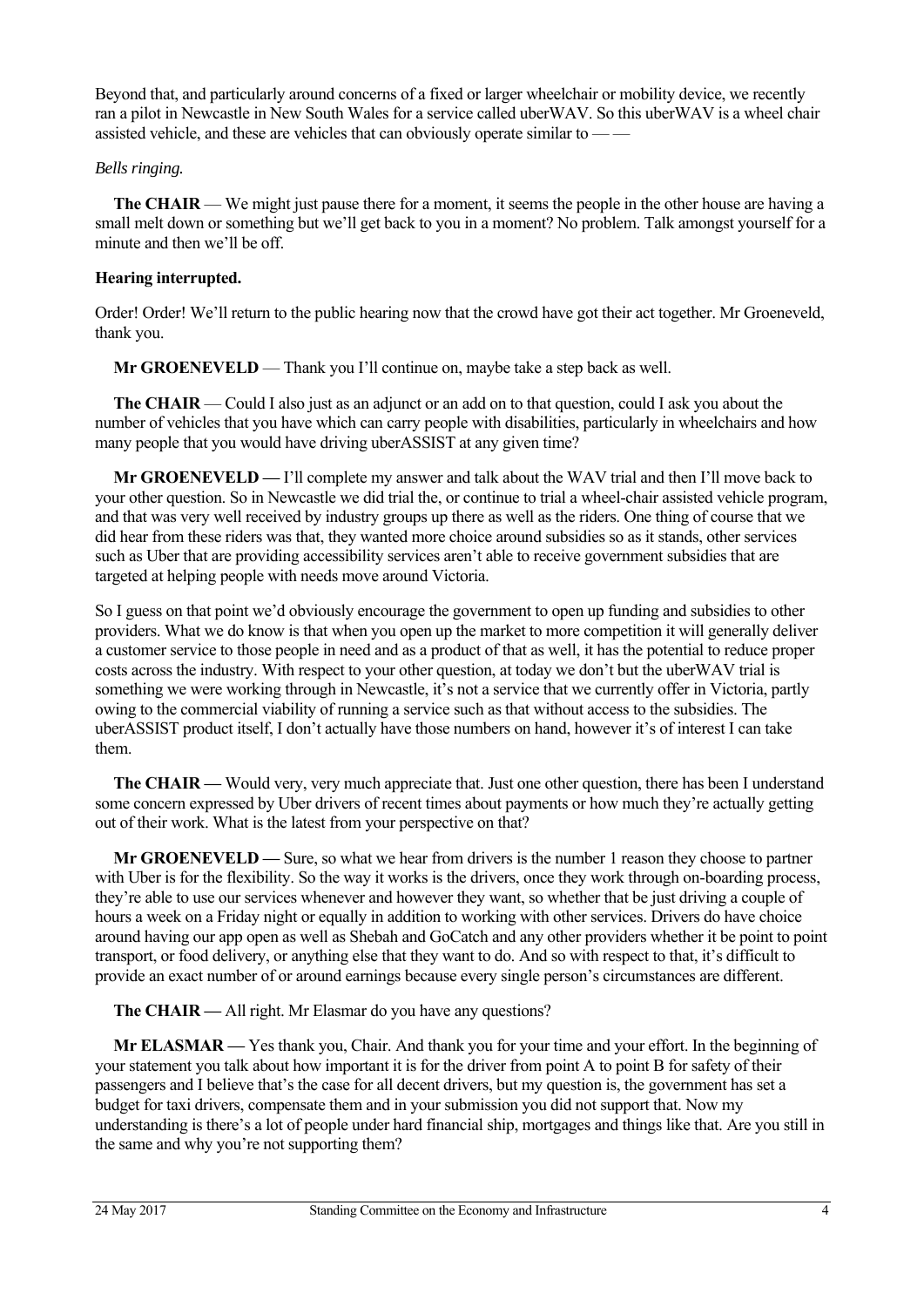**Mr GROENEVELD** — Look, I think ultimately it's up to the government to determine an appropriate compensation package. Our concerns are really today focused around the levy and the fact that a \$2 levy represents one that is that double that of anyone else in the country and one that will substantially impact the everyday rider here in Victoria and the future innovation, the point to point transport space here in Victoria.

#### **The CHAIR** — Mr Bourman.

**Mr BOURMAN** — Thank you Chair, thank you for your presentation Lucas. The collection of levy as you were mentioning, it's come up time and time and again, are you, you being Uber, I'm trying to think how to put this, if you don't like the serve the levy as it is, what's your actual suggestion, what do you think that is a good outcome for everyone?

**Mr GROENEVELD** — Yep, look certainly so I mean I guess we don't, on face value we don't support a levy in that we know it will impact the way that Victorians do move around the state, and we have obviously seen other jurisdictions achieve the same reform outcomes with either no levy or a \$1 levy that does have a sunset clause. What I guess, what I will add to that though is my understanding is that the government's predictions or modelling that they've used to arrive at the levy that is being proposed today is based on taxi data that dates some years back. And doesn't necessarily consider the explosive growth in the point to point transport market that we've seen since Uber's arrival. What we know from operating here in Victoria, as well as in the hundreds of other cities we operate in around the world, is that when you provide the public with access to safe, reliable and affordable transportation options their behaviours do change and people, they either don't buy a car, or don't buy a second car or don't use their car and they switch that over knowing that they can get a ride home whenever they need one.

What we also know is that Deloitte did a study sometime back and found that two thirds of all the trips on the Uber platform are actually new trips to the industry. So this isn't about a pie that's getting – it's this big and getting cut up in different ways and some goes to taxi and some goes to ridesharing, it's about the whole pie growing. And this has also been supported by the IPART Tribunal in New South Wales and even the Australian Taxi Industry Association, who both found that since Uber's arrival, taxi trips have actually grown as well. So we're confident that with the growth that we're seeing in the point to point transport industry here in Victoria and more broadly of course in Australia, that if the government were to potentially re-engage with some lead industry stakeholders they could look to deliver these reforms and this compensation without such an impost on the Victorian public.

**Mr BOURMAN** — Okay. One of my own personal concerns has been that Uber I think is an American company, first of all is that correct?

**Mr GROENEVELD —** We are an international company operating in 500 cities around the world, we are principally headquartered in San Francisco, but as an example, we have over a hundred staff here in Melbourne, and we've just spent millions of dollars opening this new support centre in Port Melbourne so in every city that we're operating in, we're very invested in that.

**Mr BOURMAN** — Yes. As an entity in Victoria you registered ABNs, ACNs and all of that sort of stuff?

**Mr GROENEVELD —** Ah, so to be honest I would need to come back to you on the exact company structure. That's something that I'm not a hundred per cent familiar with.

**Mr BOURMAN** — To get to the point, one of my concerns is and I'd have no idea of your company structure but if Uber decides to not pay the \$2 levy and I'm just making an example here, and the Victorian government, whoever oversees it decides they want to initiate legal action for whatever reason, is there going to be someone in this country that we can do it for or are we stuck trying to do it over international trade agreements or that sort of thing?

**Mr GROENEVELD —** So let me start by saying that as you may be aware in South Australia we are a registered booking service and they do have a \$1 levy in South Australia which we do pay. In New South Wales, they're set to introduce a \$1 with a sunset clause, but equally we will pay. We're obviously not supportive of a levy, but if something is enacted in legislation we are here for the long haul and it would be detrimental to our business to think that we could get away with or try to not pay that.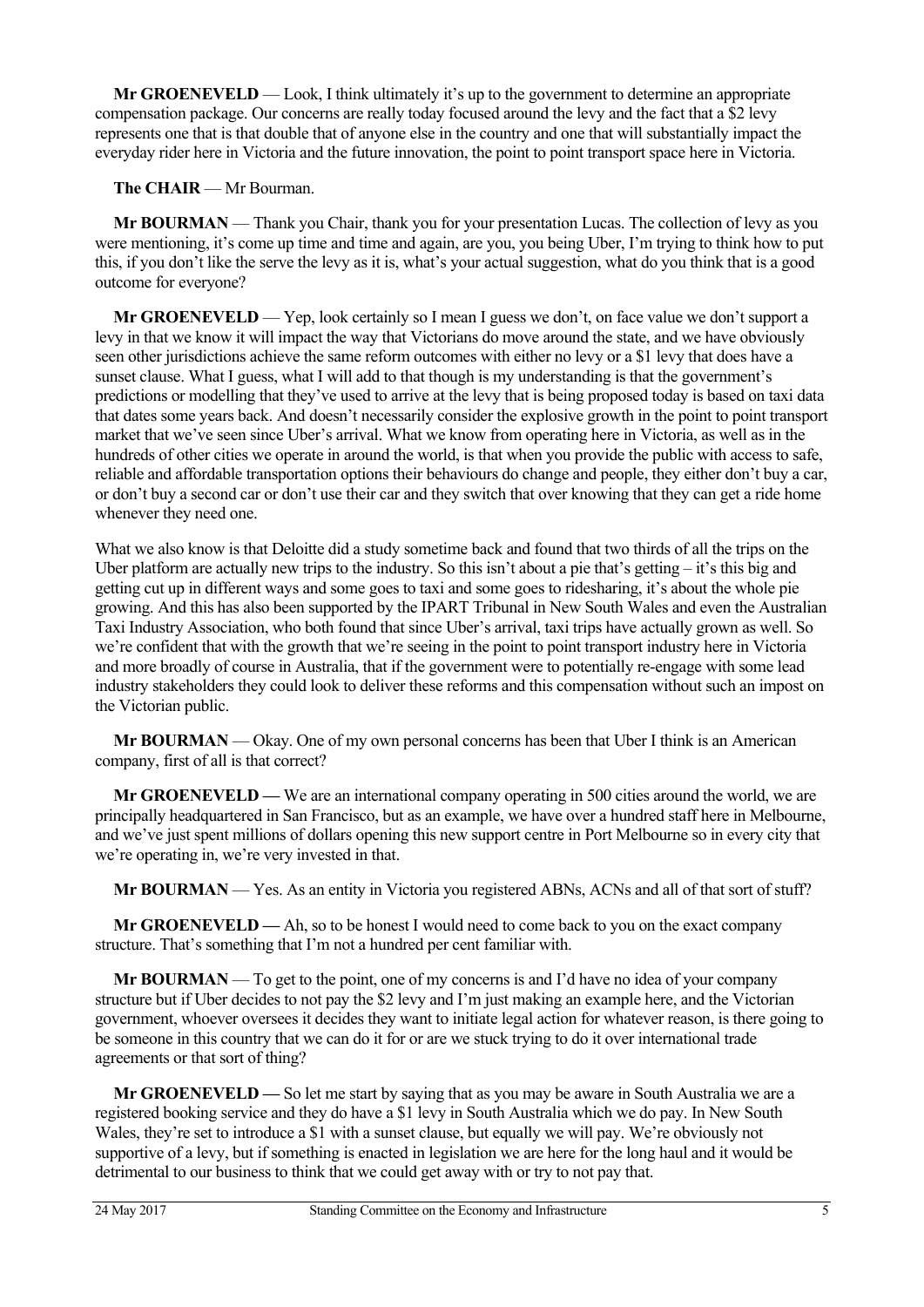**Mr BOURMAN** — I guess also, and this again is nothing about your company as such but there's going to be - unlike taxis where they've had a lot of time, they've regulated quite heavily, there's going to be a fair amount of trust in Uber or in any other company about what they tell us is true. And therein there's been some stories, anecdotes I've heard where in other countries they're not necessarily a hundred per cent convinced that what Uber is saying is the whole picture. What comfort can we get as people that are enacting this legislation and what comfort can we get that the levy will be paid for an international company? I'm not sure if I'm getting it across right but — —

**Mr GROENEVELD —** I understand the basis of the question. I think the reality is that we work with transport agencies across the world including here in Australia. If a levy was put in place and you wanted to obtain comfort around the payment of that, or the basis for the payment of that, I'm confident that we could come up with an arrangement either it would be an independent audit process or something to that extent that would provide you with assurance over what is happening.

Mr BOURMAN — Okay, thank you. One last one if I may Chair?

**The CHAIR** — Yes, be quick.

**Mr BOURMAN** — You said two thirds of the trips are new in general, how long is that sustainable for because obviously in other countries that Uber's been around for a while, I tried Uber in Nevada a couple of years ago and I had no problems with the service per se but obviously it can't go on forever, have you seen an increase and then a contraction in the market in those places where it's been for a while and what sort of size would that have been if you have?

**Mr GROENEVELD —** Yes, so to my knowledge we haven't seen a contraction in any established market. A lot of what we talk about, for example when I was mentioning the affordability of the levy and the impact that will have on today's affordability as a concern. An equal concern is around the future of transportation in Victoria and it comes back to when we - when the public know that they have access to safe, reliable and affordable rides they do change their travel patterns. And what we'll see is with the example of uberPOOL where you start moving many people with one car instead of three cars, is that people's adoption, their increased adoption of these services continues to grow over time.

**Mr BOURMAN** — Okay, thank you. In the interest of time I'll let that go, thank you.

**The CHAIR** — Thank you very much indeed. Ms Dunn.

**Ms DUNN** — Thank you Chair and thank you for presentation this evening. Firstly I'm just trying to get an idea of how many trips per annum Uber are delivering in Victoria?

**Mr GROENEVELD —** So as I'm sure you can appreciate, they're commercially sensitive figures but I'm not able to share in an open forum.

**Ms DUNN** — Well the taxi industry have shared their figures, so I do not accept your point they are commercial.

**Mr GROENEVELD —** Well I understand but we are a commercial enterprise, it is I guess within our discretion, and there are sensitivities around those figures. If they're of interest in terms of determining levy modelling or similar purposes then again I'm sure you know; we'd be happy to have a dialogue with Treasury to provide a level of comfort to them around what those future growth projections might look like.

**Ms DUNN** — And it is exactly why I asked the question because it's in the interests of understanding how much I guess, revenue is to be made if levy's applied to trips across the full range of passenger services so in terms of - you talked about trips being under \$10, what proportion of trips are under \$10 for your riders?

**Mr GROENEVELD —** I don't have the exact number on hand, what I do know is that they do make-up a significant proportion of our trips because of Uber's, I guess the flexibility and ease of use of Uber, many people are taking these short trips whether it be to or from train stations, tram stops, bus stops, moving between modes of transport or just to get home, it might be raining and they want to get home quickly at the end of the night. We have seen significant adoption of our services for short trips.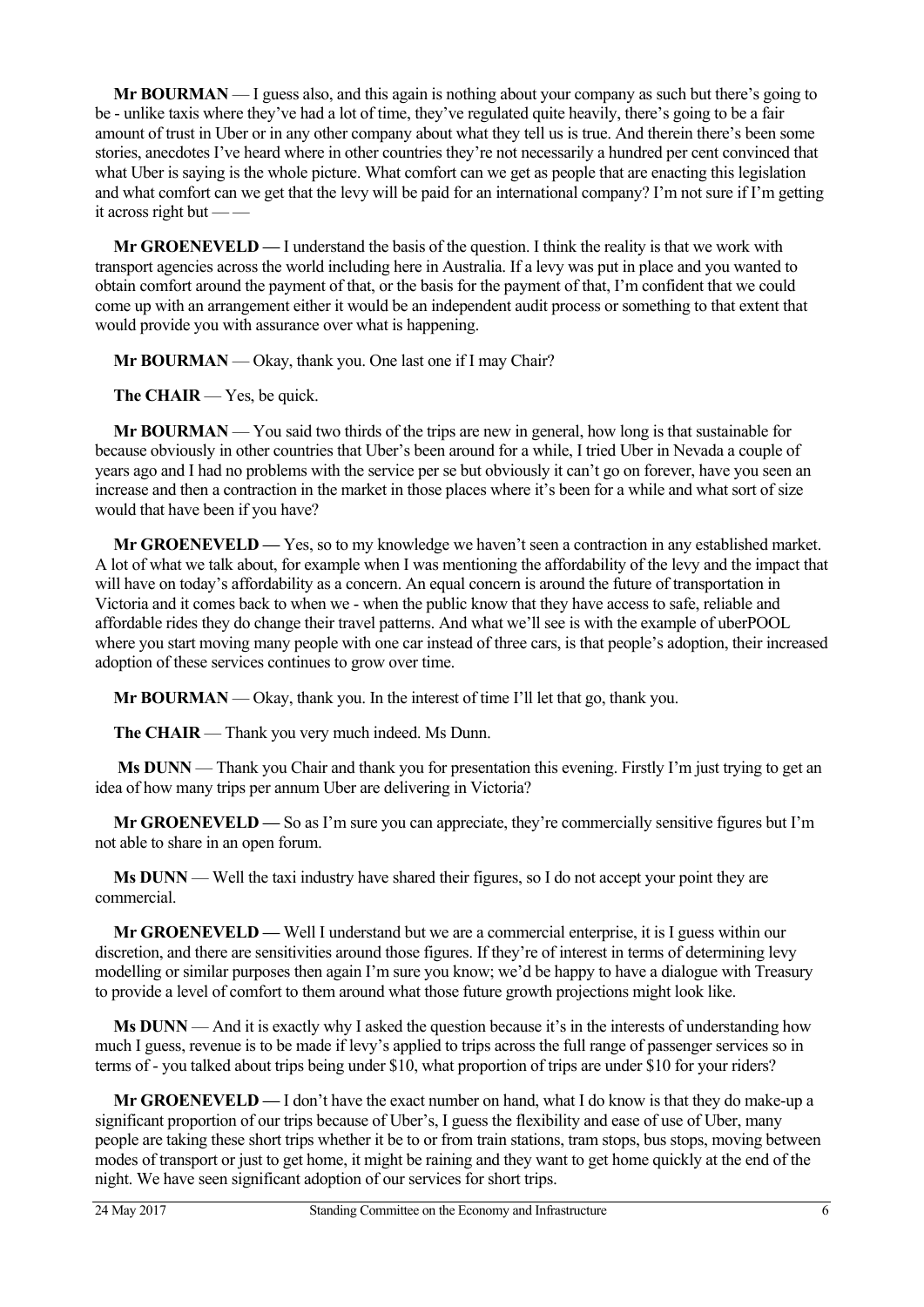**Ms DUNN** — In terms of I guess regulation of commercial passenger vehicles, there are issues around safety and security standards and them being met particularly with restructures we're look at, of course part of keeping passengers safe is compliance by providers and part of that I guess is enforcing compliance around that. Now I'm aware of an incident that was reported in the New York Times in March this year, that Uber used a Greyball tool in the United States jurisdictions to identify enforcement officials and block their ability to use the Uber app. I'm just wondering whether that is something Uber will be abstaining from doing in Victoria?

**Mr GROENEVELD** — Sure, did you want me to touch on safety first or specifically that?

**Ms DUNN** — It's really specifically around using Greyball to I guess block out enforcement officers?

**Mr GROENEVELD —** Yep, certainly. So the Greyballing was a technology initially developed for a variety of reasons including engineering testing, marketing and activations and in many jurisdictions driver safety where they were concerns. There is, as may have been mentioned in the New York Times article, a global review underway to understand exactly how this technology has been used in the cities that it operates in and that's a review that's ongoing.

**Ms DUNN** — So will you be using that sort of technology in Victoria or you don't know?

**Mr GROENEVELD —** No, it's part of that review. There is no further use of Greyball until these concerns have been reviewed.

**Ms DUNN** — Thank you. I'm just also interested in terms of an expanding transport market in relation to regional areas in Victoria, I'm just wondering what determines a market size in terms of Uber moving into that particular area in the sense of regional centres was, what's the number where it would be contemplated?

**Mr GROENEVELD —** Yeah, sure. I mean perhaps for the benefit of the rest of the committee as well, so Uber operates currently outside of metropolitan Melbourne so the last couple of years we've operated in Geelong and down the Mornington Peninsula. In both of these regions, the service has been very well received by riders and drives alike. The Mornington Peninsula is a particularly interesting one because obviously a lot of Victorians call Mornington Peninsula home but many, many more Victorians call it sort of summer home and it is a town or a region that swells very quickly in summer and the benefits of Uber there have really been amplified as, you know, locals have been able to get in the car and earn flexible income when this tourist season does hit. Equally, from a rider side, suddenly people have access to reliable and portable transportation when they're down on the coast and previously this is something that wasn't as achievable without the likes of ride sharing. With respect to other expansion across Victoria we continue to have great interest from other regions including Ballarat and Bendigo and other towns, or cities I should say. This is something we continue to look at.

What I will call out is in many of these smaller towns we do see a high concentration again of shorter trips because generally, you know, geographically they're more condensed and whether it be getting home from the restaurant or the pub back to the house at the end of the night or if it's a tourist town, having the flexibility for people who come in to get a ride back from the restaurant and be able to spend an extra couple of hours at night at the pub. These generally are concentrated towards being shorter trips. We are conscious that with the proposed \$2 levy, this would again represent a significant proportion of that trip, significant tax on that trip and so, we would, I guess, like to see that remedied to some extent as it relates to launching into regional towns. But we are very - we are very excited upon, I guess, the closure of this reform or the passing of this reform into launching into other areas in Victoria.

**Ms DUNN** — I might leave it that, Chair.

**The CHAIR** — All right. Mr O'Sullivan.

Mr O'SULLIVAN — Thank you, Chair. A couple of my questions have already been referenced already, but I would like to just expand on the question in relation to regional Victoria. I'm a regional Victorian MP. Do you see that the \$2 levy if it is passed in the legislation would be a restriction in terms of your expansion out into your Ballarats, Bendigos, Wangarattas, Echucas, Milduras, those sort of towns?

**Mr GROENEVELD —** Yes, certainly. So I mean, I guess, coming back to my point around the costs for the consumer, we would inevitably see that, rural areas or country areas being, I guess, over taxed relative to the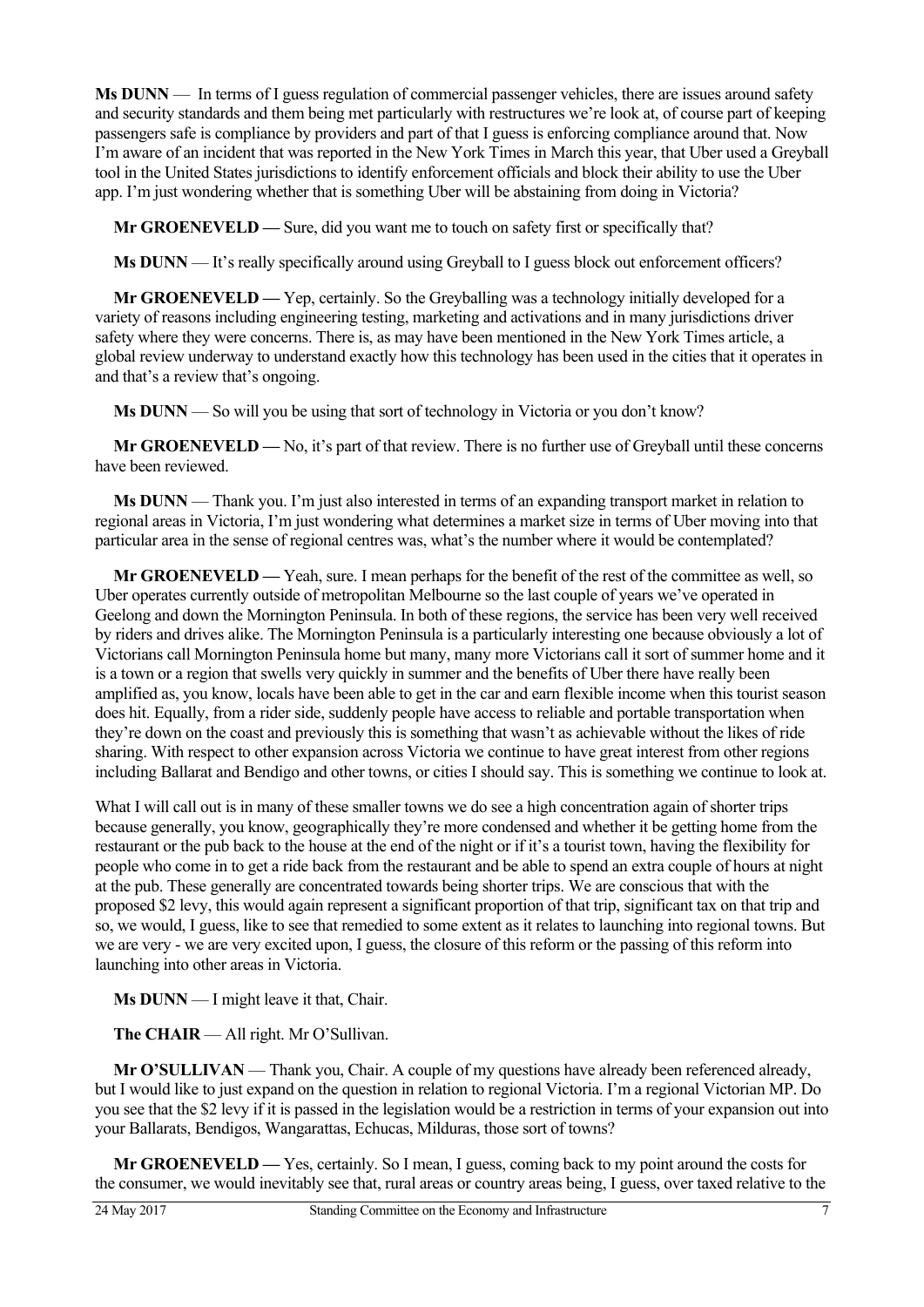rest of Victoria just based on the trip composition and so I guess we would encourage the government to look at that when it frames up what the levy needs to look like. I don't think it would necessarily prevent us from moving into these towns but we do know that it would decrease adoption of those services. We know that it would potentially reduce the idea of competition and further investment in these areas as a result and so we really don't think it would be a great outcome for those Victorians living outside of metropolitan Melbourne.

**Mr O'SULLIVAN** — Has your company already made a decision that you would be forced to pass on the cost of a \$2 levy?

**Mr GROENEVELD —** So I think what we've heard across the industry is that this is a significant tax and it's not a tax that network operators will be able to absorb. It's inevitably a cost that will be passed onto the travelling public.

Mr O'SULLIVAN —What about the administration of the levy?

**Mr GROENEVELD —** Look, we would see, you know, I think we would happy to, on our end, absorb any costs associated with administration.

**The CHAIR** — Mr Leane.

**Mr LEANE** — Thank you. Do you accept Uber has been operating illegally in this state?

**Mr GROENEVELD —** So the reality is that the transport legislation, both here in Victoria and across Australia, was drafted in a day before we had things like a smart phone, GPS, other technologies that make ride sharing work here today and so we welcome the fact that this reform, the reason we're here today is because the government has recognised the benefit of ride sharing to the communities here in Victoria and we know that there over 18,000 driver partners who use our services, use ride sharing an earn an income and the 850,000 riders who use Uber to get around Victoria and so we welcome the reforms that are coming through today and it provides certainty to the industry.

**Mr LEANE** — And I suppose further to that, you've mention impost into the sector as far as the levy but Uber hasn't been a legitimate part of the sector. Uber hasn't been so I think we have to take that part of your evidence with a grain of salt and I want to further talk about the levy. Yesterday we had a previous premier of this state, a previous Liberal premier of this state, who actually implored this committee of MLC to support the \$2 levy because of what the levy was to deliver. Unfortunately, the current Liberal members are opposed to the levy. They voted against it in the assembly and we believe they'll move an amendment to remove the levy in the legislative council. Have you had discussions with opposition shadow or opposition members of this parliament around amendments to this Bill?

**Mr GROENEVELD** — No, not personally.

**Mr LEANE** — Has anyone at Uber had discussions with opposition shadow spokespersons and opposition members of this parliament about this Bill?

**Mr GROENEVELD —** I'm not aware of conversations. I know that we have dialogue with all members of government and opposition. I'm not sure as to what those — —

**Mr LEANE** — Can you take on notice that if you could investigate if there has been any discussions, in particular, anything in writing, that the opposition has committed to remove this levy if they form government next year they've committed to you, can you take that on notice and get back to this committee?

**Mr GROENEVELD** — I mean I guess it's not within my remit around that but I can take it on notice and feed it back through.

**Mr LEANE** — I want to explore uberASSIST. When you brought up uberASSIST, I looked on my iPad and I've got to tell you, uberASSIST isn't very user friendly because what comes up is articles about other states, nothing in Victoria. So if I'm a wheelchair bound person and I decide I'd like to use uberASSIST, I've got to tell you, your website in Victoria isn't very user friendly at all because nothing comes up to help me. So can you tell me how many wheelchair bound clients have had trips supplied by Uber in the last month?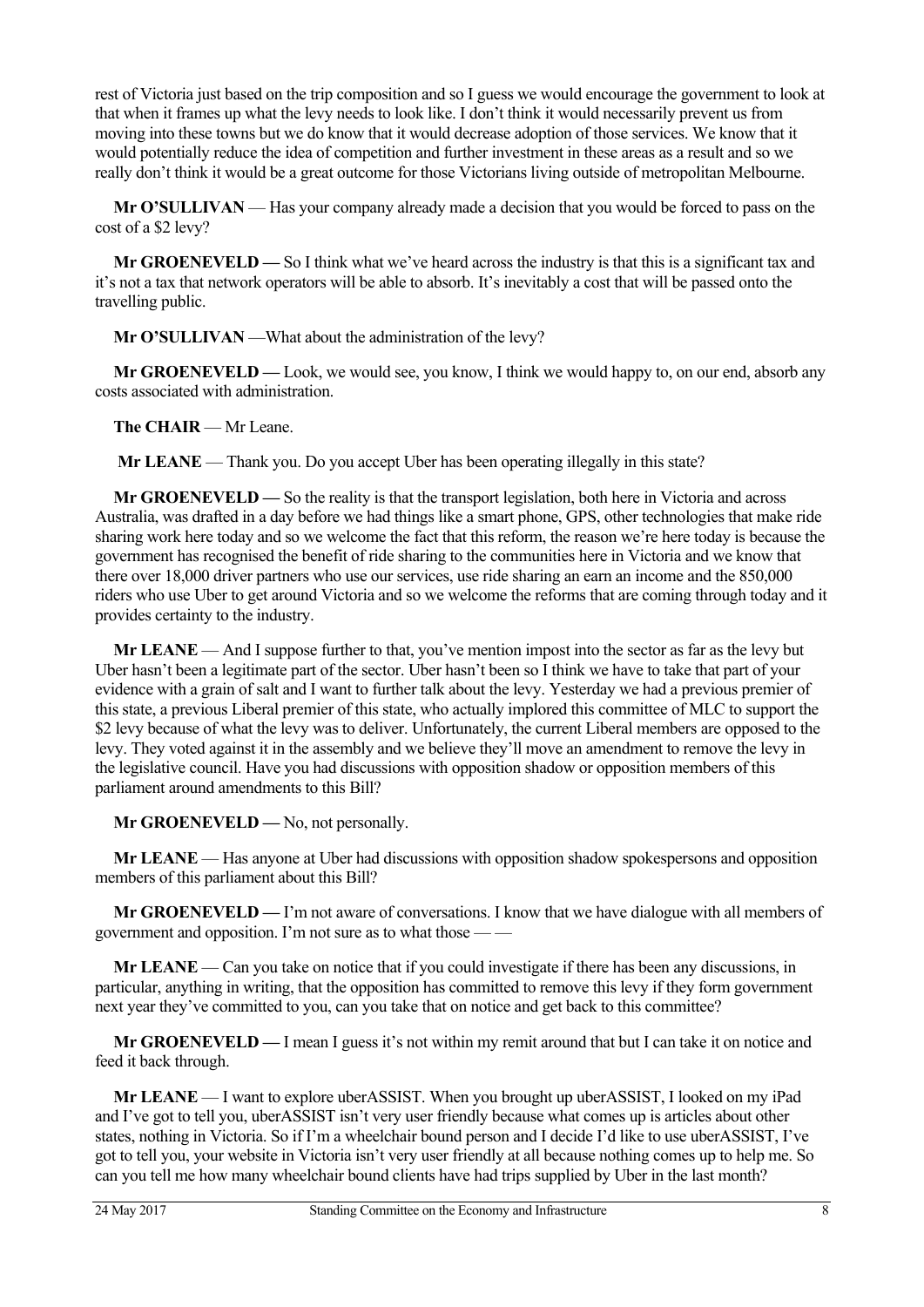**Mr GROENEVELD —** I don't have that data on hand. With respect to your feedback on the website, it's duly noted. As it relates to the app itself, the uberASSIST product is clearly there on the product slider. So if you're a rider and you open up the app, you can swipe through and uberASSIST is there, is there as a product option.

**Mr LEANE** — As an option?

**Mr GROENEVELD —**Yeah.

**Mr LEANE** — So can you take on notice how many trips wheelchair bound passengers Uber has facilitated in the last month and maybe if we could know in the last six months as well, that would be helpful in helping us in deliberations around this particular committee and our deliberations. We'd very much appreciate that. I think I'll let other people ask questions and we can come back if you want.

**The CHAIR** — We're actually coming to the end of our time, Mr Leane, if you've got another one it would be good probably about now.

**Mr LEANE** — Does Uber the service, does the service attract GST payments?

**Mr GROENEVELD —** So Uber in Australia pays all of its applicable taxes. As with regards to GST, that's a national issue that we're currently in dialogue with the ATO over.

**Members of the gallery interjecting.** 

**The CHAIR** — Order! Order!

 **Mr LEANE** — I've got to say the politicians are sitting over this side and you've just given a political answer. So I'll take that probably as a no but I'm happy for you to  $-\frac{1}{2}$ 

**Mr GROENEVELD —** No, sorry. It's a no. So the way we're structured is that all of the people who drive on the platform are independent contractors. They think of them as small businesses so they have tax obligations that they fulfil.

**Ms DUNN** — So to clarify, they'd be remitting the GST?

**Mr GROENEVELD —**That's correct.

**The CHAIR** — So Uber as a company has no responsibility for GST?

**Mr GROENEVELD —**So we pay all of our applicable taxes and our driver partners in turn, they pay theirs.

#### **Members of the gallery interjecting.**

**The CHAIR** — Right. Order! Order! Order! As you say, and as Mr Leane said, Uber has been operating illegally for some years now. How have you managed to get away with that?

**Mr GROENEVELD —** So again I think it comes back to the fact that the current legislation around transport was created the day before the technologies we have today and the adoption we've seen from riders and drivers is because there is a space, there is a gap in the market that has been filed and again the fact that we're here today and the fact that the government has acknowledged the need to put regulation around this industry, to create certainty for the industry and to encourage further competition, innovation and investment, to deliver better customer experiences for all Victorians.

The CHAIR — Yes, I appreciate the sales pitch, that's very, very good.

#### **Members of the gallery interjecting.**

No, Order! Order! What I'm really keen to know, what I'm really keen to know is why Uber has not been prosecuted in the years that you have been operating illegally in Victoria?